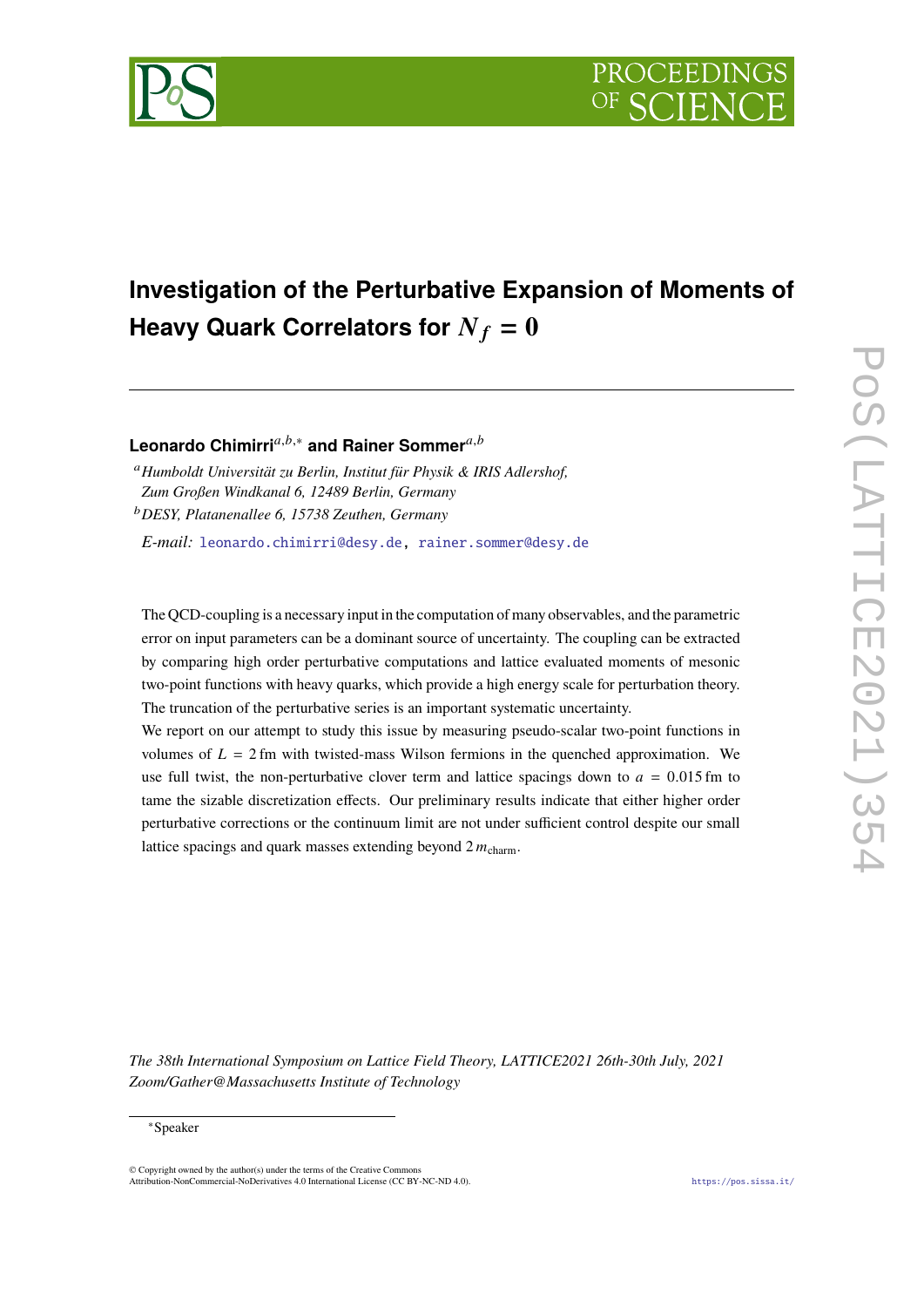# **1. Introduction and Motivation**

The running QCD-coupling  $\alpha(\mu)$  is one of the fundamental parameters of the Standard Model and its precise knowledge is needed for many predictions in phenomenology. For instance, the parametric error on  $\alpha(\mu)$  is crucial in partial widths of the Higgs boson such as  $H \rightarrow b\bar{b}$ ,  $H \rightarrow gg$  [\[1\]](#page-8-0). Lattice computations of the coupling are today among the most competitive ones [\[2](#page-8-1)[–4\]](#page-8-2). It is mandatory to check that all sources of errors in their determinations are under control. We focus here on the so called "moments method", introduced in Refs. [\[5,](#page-8-3) [6\]](#page-8-4), in which concurrent high order perturbative and lattice non-perturbative knowledge of these observables is used to extract the coupling. Here we want to study the main systematic errors present in this approach, namely the truncation of the perturbative series, as well as the reliability of the continuum extrapolation for these observables.

On the lattice side, one wants the typical scale of the observable, in this study given by the heavy quark mass  $m_h$ , as well as all other relevant scales to be far from the cutoff, while the lattice size L has to be large enough to avoid finite size effects. At the same time we need  $m_h \gg \Lambda$  for the coupling to be small, so that perturbation theory provides a usable asymptotic expansion. These conditions are best summarized as

$$
L^{-1} \ll \Lambda \ll m_h \ll a^{-1},\tag{1}
$$

where a limit on  $L/a$  is set by computational resources. Since it is notoriously difficult to control cutoff effects in this context, our study is done fully in the quenched model, where it is much easier to simulate at small lattice spacings.

### **2. Definition of the Moments**

The definition of the moments in the continuum and in Euclidean spacetime is given by

<span id="page-1-1"></span>
$$
\mathcal{M}_n(M_{\text{RGI}}) = \int_{-\infty}^{+\infty} dt \, t^n \int d^3x \, m_h^2 \left\langle J^\dagger(x) J(0) \right\rangle \, , \quad J(x) = i \overline{\psi}_h(x) \gamma_5 \psi_{h'}(x) \, , \tag{2}
$$

where  $m_h = m_{h'}$  denotes the mass of a heavy-quark doublet<sup>[1](#page-1-0)</sup> which is one-to-one with  $M_{\text{RGI}}$ , the renormalization group independent quark mass. Note that using the pseudo-scalar density is a choice, and phenomenological studies use also other  $\gamma$ -structures, which are, however, affected by larger statistical noise. The mass factor is introduced to make  $\bar{J}(x) = m_h J(x)$  renormalization group invariant if  $Z_P Z_m = 1$  holds, such as for the twisted mass fermions (at full twist) employed in this study. The moments have a weak coupling expansion (in terms of  $\overline{MS}$ -renormalized parameters)

<span id="page-1-2"></span>
$$
\mathcal{M}_n^{(\text{PT})}(M_{\text{RGI}}) = \overline{m}_{\overline{\text{MS}}}(\mu)^{4-n} \sum_{i=0}^3 c_n^{(i)}(\mu/\overline{m}_{\overline{\text{MS}}}(\mu)) \alpha_{\overline{\text{MS}}}^i(\mu) + O(\alpha^4) ,\tag{3}
$$

where the coefficients  $c_n^{(i)}(\mu/\overline{m}_{\overline{\rm MS}}(\mu))$  are know for  $i = 0, 1, 2, 3$  [\[7,](#page-8-5) [8\]](#page-8-6) from perturbation theory (PT). Note, in  $\mathcal{M}_n^{(PT)}$  there is a spurious  $\mu$ -dependence originating from the truncation of the perturbative, asymptotic series. The variation of this very scale around the physical scale is often

<span id="page-1-0"></span><sup>&</sup>lt;sup>1</sup>We have two different, mass-degenerate flavors in order not to have disconnected diagram contributions.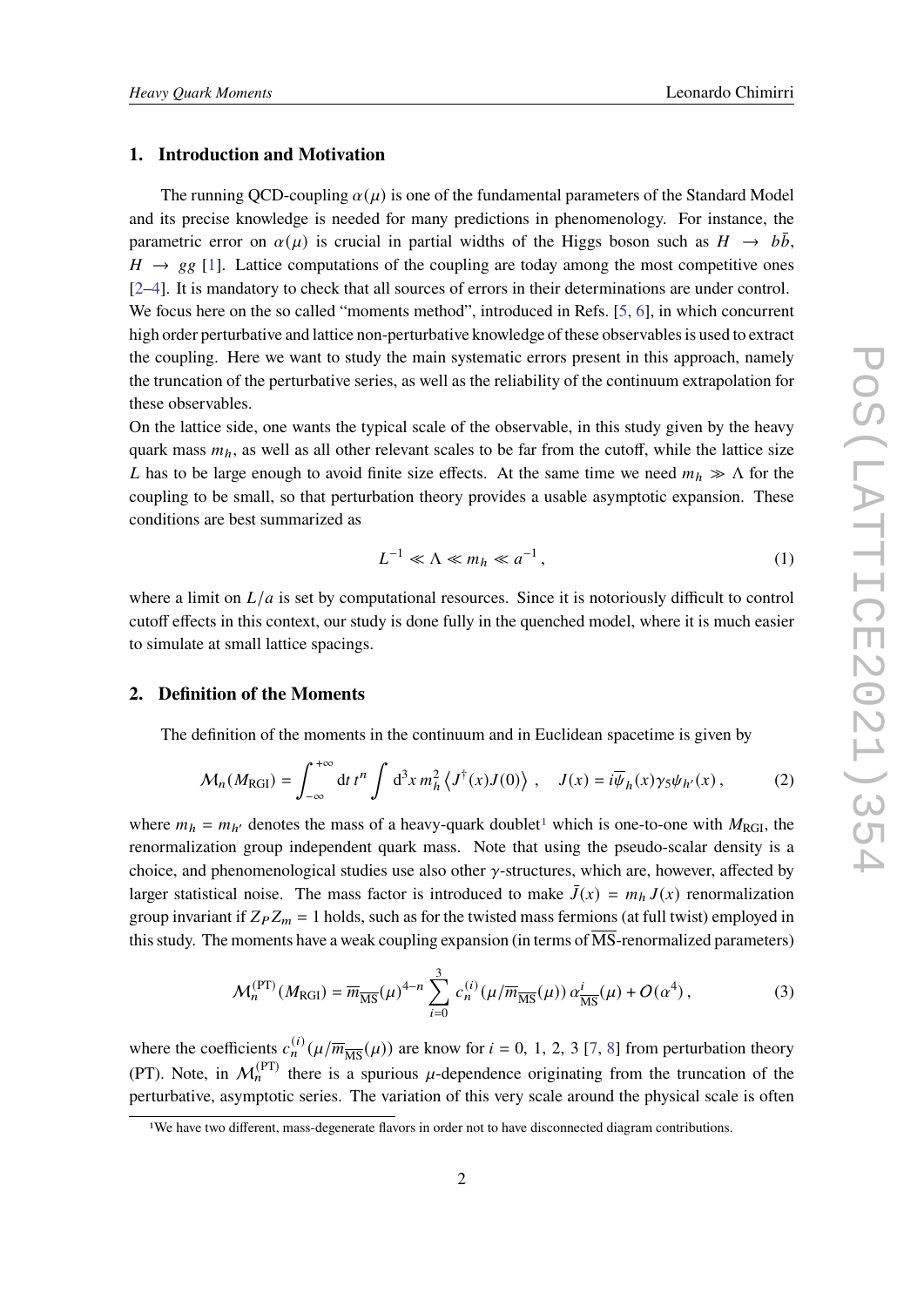<span id="page-2-3"></span><span id="page-2-2"></span>z  $M_{\rm RGI}/M_{\rm RGI}^{\rm charm}$ 

13.5 3.48

9 2.32

6 1.55

4.5 1.16 3 0.77

used to assess the size of the truncated terms [\[4,](#page-8-2) [9\]](#page-8-7).

In terms of bare quantities on a finite lattice with periodic boundary conditions in space and open boundary conditions (to avoid topological freezing, see [\[10\]](#page-8-8)) in time, eq. [\(2\)](#page-1-1) becomes

$$
\mathcal{M}_n^{(\text{lat})}(M_{\text{RGI}}, a) = \lim_{T, L \to \infty} 2a \sum_{t = x_0^{\text{src}}}^{\delta} t^n \left(\frac{a}{L}\right)^3 a^3 \sum_{\mathbf{x}, \mathbf{y} = 0}^{L-a} \mu_{tm}^2 \left\langle J^\dagger(t, \mathbf{x}) J(0, \mathbf{y}) \right\rangle, \quad \text{with} \tag{4}
$$

<span id="page-2-0"></span>
$$
\lim_{a \to 0} \mathcal{M}_n^{(\text{lat})}(M_{\text{RGI}}, a) = \mathcal{M}_n(M_{\text{RGI}}),
$$
\n(5)

where  $\mu_{tm}$  is the bare, twisted mass,  $\delta$  is a cutoff introduced to avoid values of t affected by the boundary at  $x_0 = T$  and the factor 2 accounts for negative times present in the continuum definition (the PS-PS correlator is time-symmetric). Independence of results on  $\delta$  is checked.

#### **3. Methodology**

 $\mathcal{M}_n^{(\text{lat})}$  of eq. [\(4\)](#page-2-0) is finite in the continuum limit and needs no further renormalization, as long as the short distance divergence is integrable, which is the case<sup>[2](#page-2-1)</sup> for  $n \geq 4$ . We define a line of constant physics by fixing the value of the RGI-mass in units of the gradient flow scale  $\sqrt{8t_0} = 0.463(3)$  fm [\[11\]](#page-8-9), i.e. we tune the twisted mass parameter so that

$$
z = \sqrt{8t_0} M_{\text{RGI}} = \frac{\sqrt{8t_0}}{a} \frac{M_{\text{RGI}}}{\overline{m}_{\text{SF}}(\mu)} a \mu_{tm} \left( Z_P^{\text{SF}}(a\mu, g_0) \right)^{-1}, \tag{7}
$$

is equal to some chosen value and constant as we take the continuum limit. In the above,  $M_{\rm RGI}/\overline{m}_{\rm SF}(\mu)$  and  $Z_P^{\rm SF}(a\mu, g_0)$  are taken from a reanalysis of the data of Ref. [\[12\]](#page-9-0) for  $\mu = L_{\text{ref}}^{-1}$ , where  $L_{\text{ref}}$  is defined as  $\overline{g}^2(L_{\text{ref}}) = 2.4484$ ; finally  $\sqrt{8t_0}/a$  can be

**Table 1:** Mass values **in units of**  $\sqrt{8t_0}$  **and of** the quenched RGI-charm mass. measured with accuracy below the level of other errors. Equating eq. [\(5\)](#page-2-2) with eq. [\(3\)](#page-1-2), one can extract the MS-parameters at some renormalization scale. Since we are mostly interested in the coupling, we will work with dimensionless observables in which non-logarithmic, i.e. rather strong, dependence on  $\overline{m}_{\overline{MS}}$  drops out.

Measurements are carried out for the range of masses found in table [1](#page-2-3) where the quenched charm mass is taken to be  $M_{\text{RGI}}^{\text{charm}} = 1.684(60) \text{ GeV}$ [\[13\]](#page-9-1). In this way, the scale dependence of the coupling can be studied. Let us mention that the larger  $n$  is, the more the integral/sum is dominated by large, non-perturbative, distances so that the values most used in literature are  $n = 4, 6, 8, 10$ .

Two further modifications of the moments are introduced. First, the treelevel moments,

$$
\mathcal{M}_n^{\mathrm{TL}}(a\mu_{tm}, L/a) \coloneqq \mathcal{M}_n^{(\mathrm{lat})}\big|_{g_0=0},\tag{8}
$$

<span id="page-2-1"></span>2From an OPE analysis one finds that

$$
G(t) \coloneqq \int d^3x \, m_h^2 \left\langle J(x)J(0) \right\rangle \stackrel{t \to 0}{\sim} \frac{1}{|t|^3} \text{cnst.} \left( \overline{g}^2(1/|t|) \right)^{\gamma_0/\beta_0} \left( 1 + O(\overline{g}^2(1/|t|)) \right), \tag{6}
$$

denoting by  $\gamma_0$  the leading order pseudoscalar anomalous dimension and by  $\beta_0$  the leading  $\beta$ -function coefficient.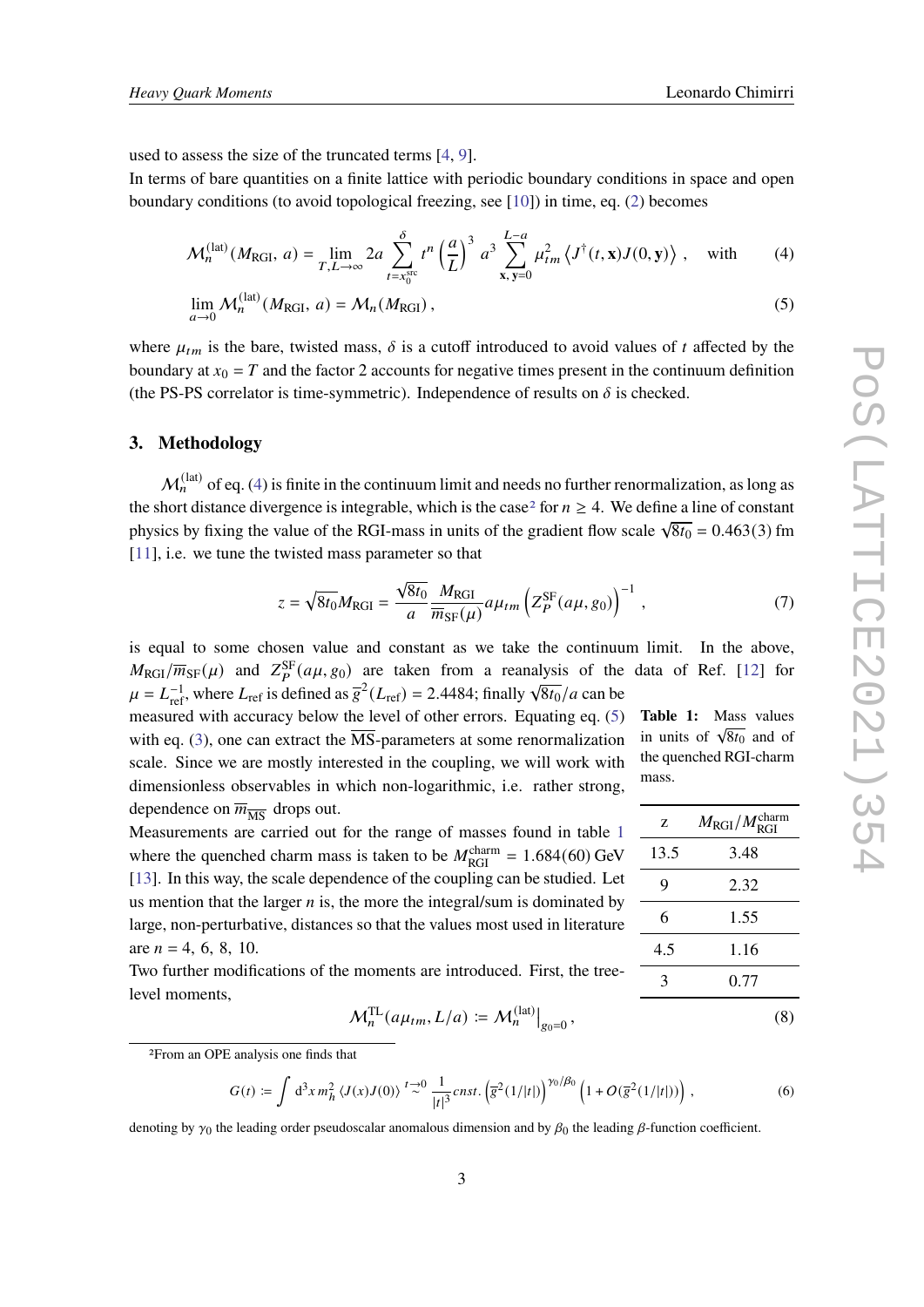<span id="page-3-0"></span>

**Figure 1:** Improvement seen in the continuum approach of  $R_4$  for  $z = 9$  when setting the scale of the analytically computed, finite lattice spacing tree-level to the relevant mass scale.

are analytically computed, so that the ratios

$$
R_n(aM_{\text{RGI}}, z) = \begin{cases} \frac{M_n(aM_{\text{RGI}}, z)}{M_n^{\text{TL}}(a\mu_{tm}^{\text{TL}}, L/a)}, & n = 4\\ \frac{M_n(aM_{\text{RGI}}, z)}{M_n^{\text{TL}}(a\mu_{tm}^{\text{TL}}, L/a)} \end{cases}, n = 6, 8, 10,
$$
\n
$$
(9)
$$

are formed. In this way the leading lattice artefacts of  $O(a^2)$  are suppressed by a factor of  $\alpha$  (up to logs, see [\[14\]](#page-9-2)). Formally, all we need is  $a\mu_{tm}^{TL} = am + O(g^2)$  with m any definition of the mass. At first sight one tends to set  $a\mu_{tm}^{TL} = a\mu_{tm}(g_0)$  where  $a\mu_{tm}(g_0)$  is the bare twisted mass of the simulation at coupling  $g_0$ . This choice is represented by the red diamonds in fig. [1.](#page-3-0) A much better choice is to set  $a\mu_{tm}^{TL} = am_*$ , where  $m_*$  is a renormalized mass and we choose  $m_* = \overline{m}_{\overline{MS}}(m_*)$ . We use it in the following and note that it helps a lot in taking the continuum limit.

For dimensionful moments with  $n > 4$  the above ratio is elevated to some *n*-dependent power so that they all have mass dimension  $d = -1$ . In the case of dimensionful  $R_n$ , one can then take ratios of normalized moments and thus study the set of dimensionless observables

<span id="page-3-1"></span>
$$
\mathcal{R}_n(aM_{\text{RGI}}, z) = \begin{cases} R_4(aM_{\text{RGI}}, z), & n = 4, \\ \frac{R_n(aM_{\text{RGI}}, z)}{R_{n+2}(aM_{\text{RGI}}, z)}, & n = 6, 8. \end{cases}
$$
(10)

#### **4. Lattice Setup**

Let us give a brief overview of the lattice setup details. We use a plaquette action to generate pure gauge ensembles and a Wilson, mass-degenerate fermion doublet with a twisted mass term. We set  $c_{SW}$  to its non-perturbative value, taken from [\[15\]](#page-9-3) in order to reduce ambiguities in the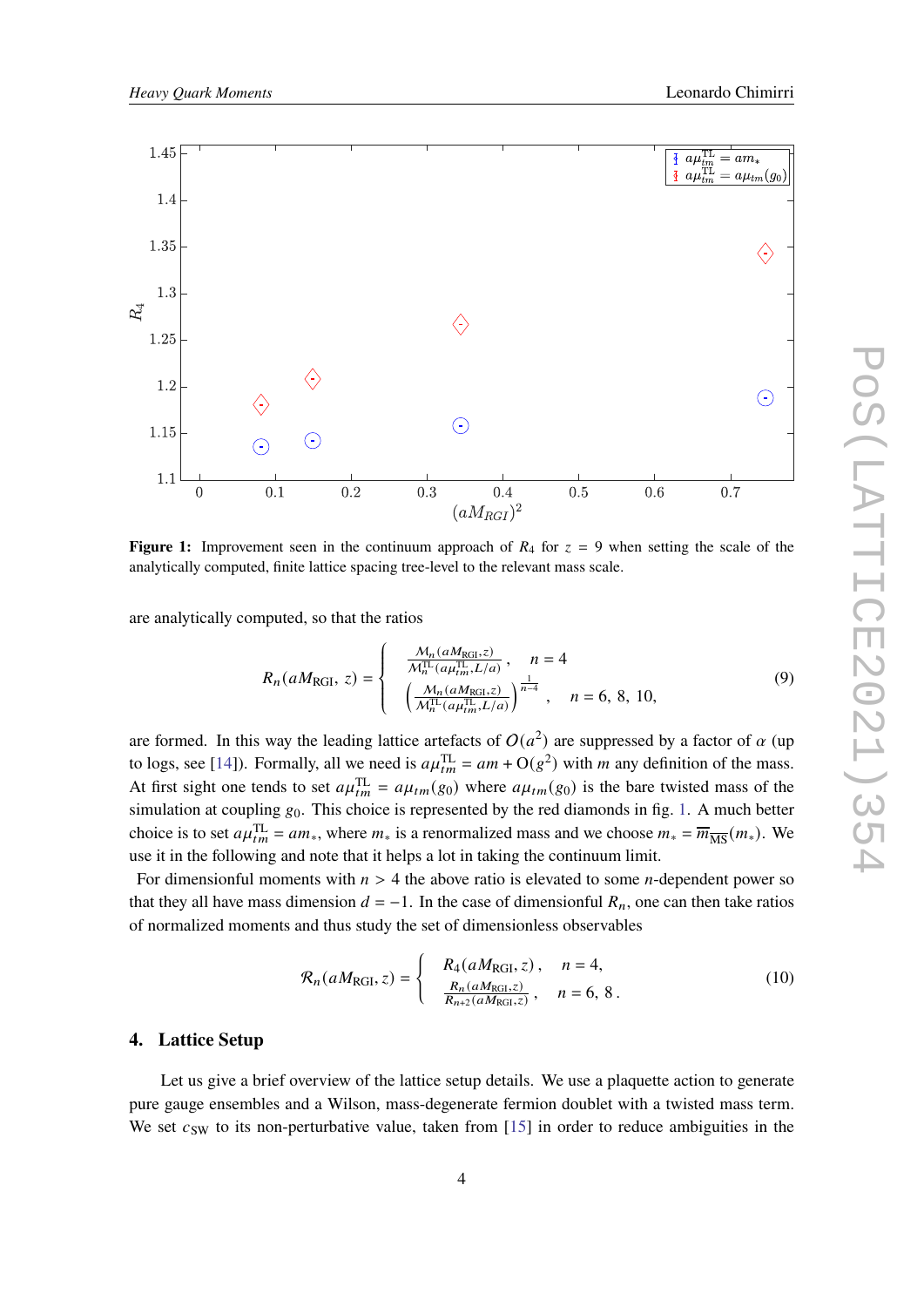<span id="page-4-0"></span>

**Figure 2:**  $C(x_0) = \sum_{\mathbf{x}, \mathbf{y}=0}^{L-a} \langle J^{\dagger}(x_0, \mathbf{x}) J(0, \mathbf{y}) \rangle$ . No asymmetry can be resolved within errors around the source time slice;  $z = 6$ ,  $\beta = 6.7859$ .

point of full twist and to avoid second order corrections of the Pauli-term in the Symanzik effective theory. Both might lead to enhanced cutoff effects. We work at full twist by tuning  $\kappa$  to its critical value [\[15\]](#page-9-3) independent of the quark mass. With units [\[16\]](#page-9-4) of  $r_0 = 0.49$  fm, the typical size of our lattice is  $L \approx 2$  fm for the spatial extent and  $T \approx 6$  fm for the time extent, where open boundary conditions are imposed. Sources are placed ∼ 1 fm away from the time boundary and the absence of boundary effects was checked by monitoring the correlator around the source time-slice (see fig. [2\)](#page-4-0). The correlator is symmetric around the source time-slice with no significant deviation seen up to very close to the boundary. In the example in fig. [2,](#page-4-0) for instance, an asymmetry can be resolved only at 4-5 lattice spacings distance from the boundary. Random U(1)-noise sources are used for the estimate of the two-point function, with typically  $N_s \approx 16$  noise vectors. The autocorrelation analysis is carried out with the Γ-method [\[17\]](#page-9-5).

| Run Name     | β      | $l \times t$     | $N_{\text{cnfg}}$ | $t_0/a^2$  | $a \text{[fm]}$ | $\tau_{\rm int}(t_0)$ [cfg] |
|--------------|--------|------------------|-------------------|------------|-----------------|-----------------------------|
| q beta $616$ | 6.1628 | $32 \times 96$   | 128               | 5.376(10)  | 0.071           | 0.78                        |
| q beta628    | 6.2885 | $36 \times 108$  | 137               | 7.790(22)  | 0.059           | 1.37                        |
| q beta649    | 6.4956 | $48 \times 144$  | 109               | 13.778(51) | 0.044           | 1.55                        |
| sft4         | 6.7859 | $64 \times 192$  | 200               | 29.39(10)  | 0.030           | 1.00                        |
| sft5         | 7.1146 | $96 \times 320$  | 80                | 67.74(23)  | 0.020           | 0.55                        |
| sft6         | 7.3600 | $128 \times 320$ | 98                | 124.21(91) | 0.015           | 1.03                        |
| sft7         | 7.7    | $192 \times 480$ | 55                |            | 0.010           |                             |

**Table 2:** Gauge configuration details:  $l = L/a$ ,  $t = T/a$ , sft-ensembles are from [\[18\]](#page-9-6).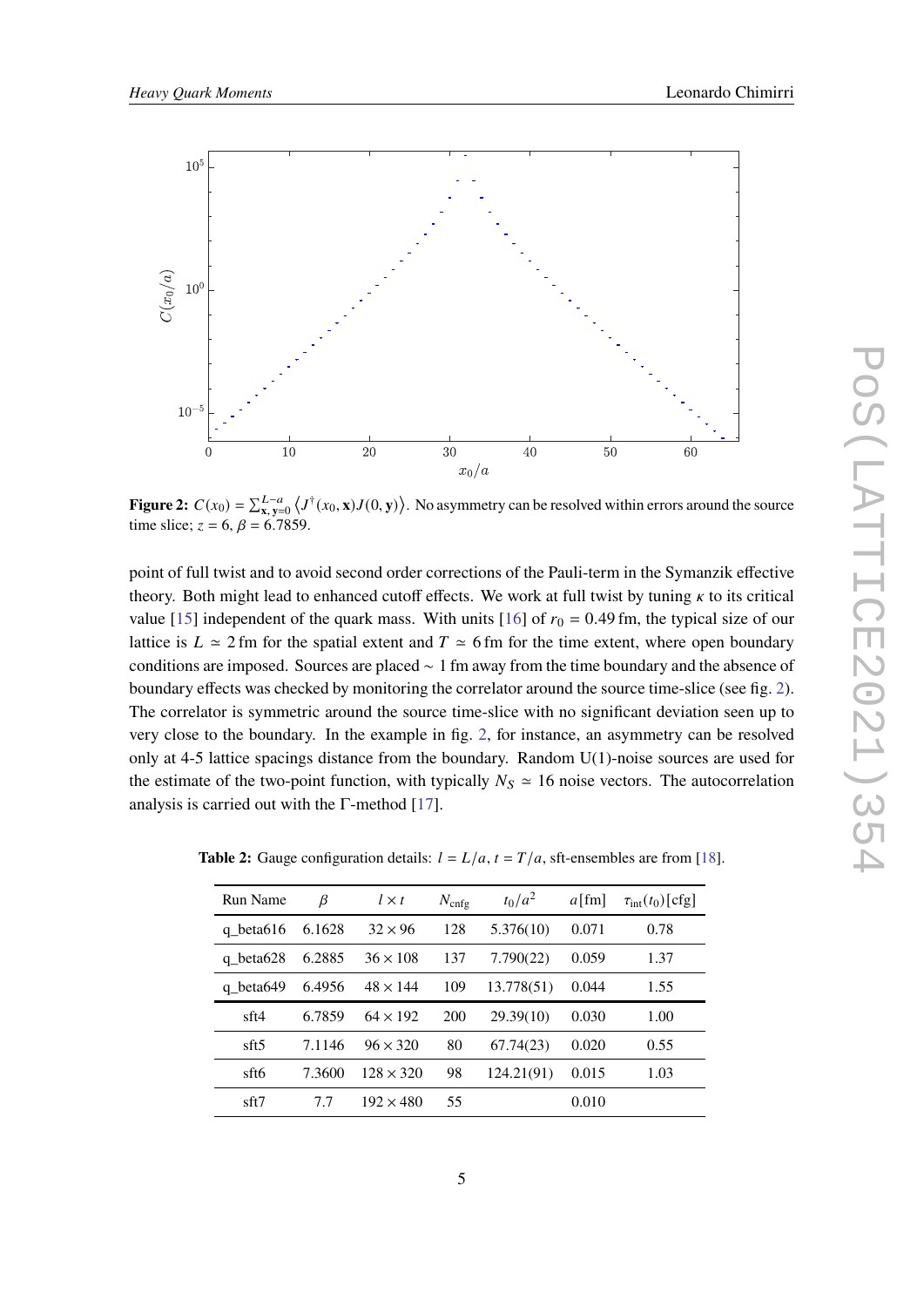<span id="page-5-0"></span>

**Figure 3:** Continuum limit for  $z = 6$ , or  $M \approx 1.55 M_c$ .

# **5. Results**

In this Proceedings we report our preliminary results on  $R_4$  and on the Λ-parameter extracted from this moment. Results from higher moments will be discussed in a future publication.

## **5.1 Continuum Extrapolations**

The continuum extrapolations vary in quality depending on the observable and mass. In fig. [3](#page-5-0) one such continuum limit is shown for several fit ansätze. Here and in the following, only fits with  $\chi^2$ /dof < 2 are considered. The extrapolated value for each fit is shown in the gray band on the left hand side. The discretization errors scale roughly like  $a^2M^2$  as seen in fig. [4.](#page-6-0) Higher quark masses require a better resolution and are computationally more challenging. Continuum limit fits are shown for all ansätze which satisfy our cut on  $\chi^2$ . We are not able to take a significant continuum limit for the highest mass  $M_{\text{RGI}}/M_{\text{RGI}}^{\text{charm}} \approx 3.48$ , but hope we will be able to do so once data on the smallest lattice spacing (ensemble sft7) is available. At the larger masses, the extrapolation from the last computed point to the continuum limit is still rather significant. A correct extrapolation therefore depends on having (approximately) the correct extrapolation function. As a precaution we therefore add to our continuum extrapolation result a further error, given by half of the distance between the extrapolated result and the point closest to the continuum. We will discuss the continuum limit further in sect. [6.](#page-7-0)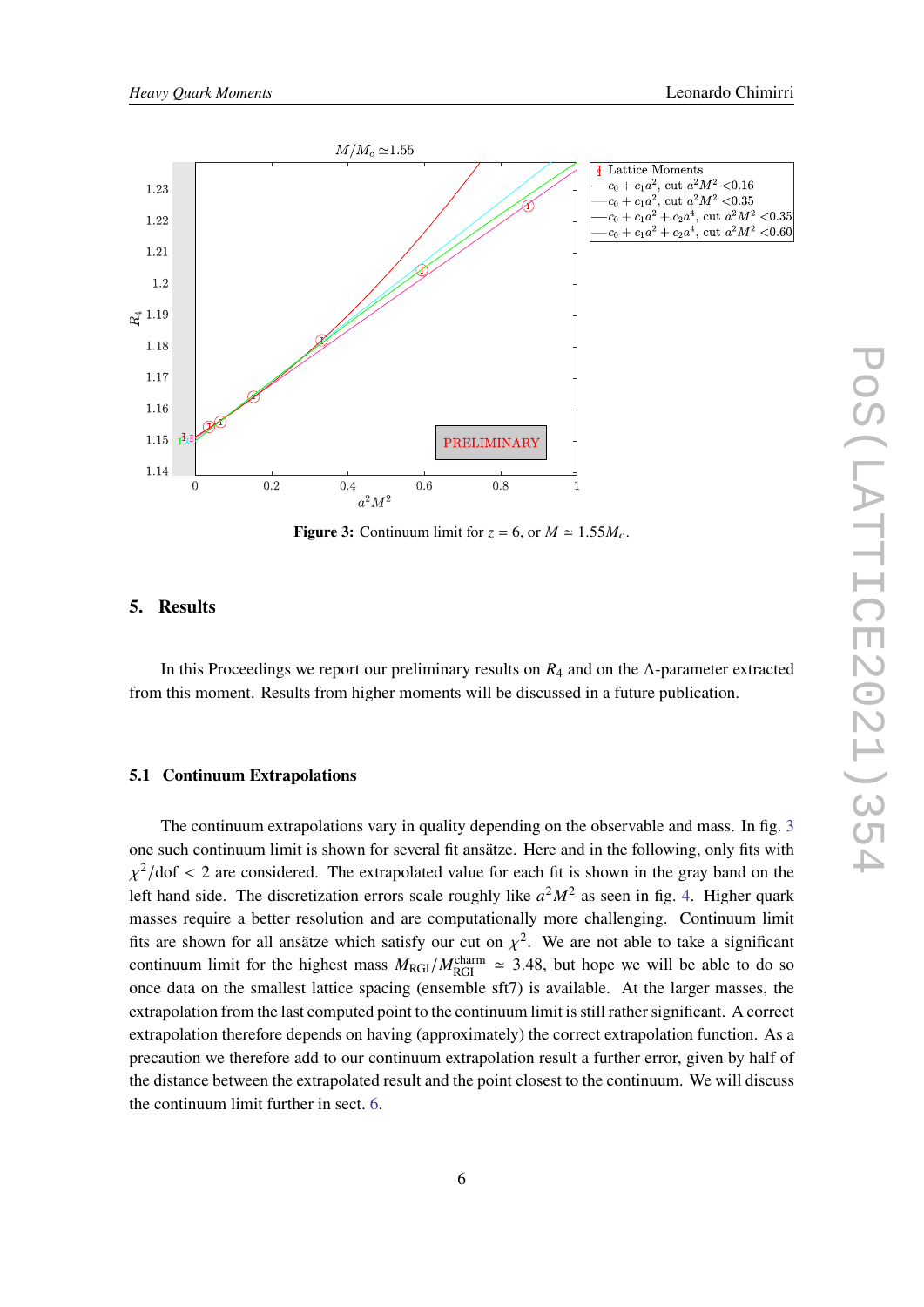<span id="page-6-0"></span>

**Figure 4:** Camparison of continuum limit for different masses.

#### **5.2 Coupling Values**

The observables defined in eq. [\(10\)](#page-3-1) all have a perturbative expansion

<span id="page-6-1"></span>
$$
\lim_{a \to 0} \mathcal{R}_n(aM_{\text{RGI}}, z) = \sum_{i=0}^3 d_i(s) \, \alpha_{\overline{\text{MS}}}^i(\mu_s) + O(\alpha^4) \,, \quad \mu_s = s\overline{m}_{\overline{\text{MS}}}(\mu_s) \,, \tag{11}
$$

where the coefficients  $d_i(s)$  can be given in terms of the  $c_n^{(i)}(\mu/\overline{m}_{\overline{MS}}(\mu))$  in eq. [\(3\)](#page-1-2) and s is a scale parameter chosen of  $O(1)$ . For a given s, there is a unique value  $\mu_s$ . The parameter s can be varied to probe the behavior of PT, namely the size of the truncated terms. By inverting eq. [\(11\)](#page-6-1) we obtain  $\alpha_{\overline{\rm MS}}(\mu_s)$ , which can be run from  $\mu_s$  to infinite energy to obtain the Λ-parameter.

#### **5.3** Λ **Parameter**

For any given s and z, one can extract  $\sqrt{8t_0}\Lambda_{\overline{MS}}$  from the ratio of the definition of the RGIparameters using the perturbative beta function,  $\beta_{\overline{MS}}(g)$ , and quark mass anomalous dimension,  $\tau_{\overline{\text{MS}}}(g)$ , [\[19–](#page-9-7)[22\]](#page-9-8) and by plugging in the value of  $g_{\overline{\text{MS}}}$  obtained above:

$$
\frac{\sqrt{8t_0}\Lambda_{\overline{\rm MS}}}{\sqrt{8t_0}M_{\rm RGI}} = s \frac{(b_0g_{\overline{\rm MS}}(\mu_s)^2)^{-b_1/(2b_0^2)}}{(2b_0g_{\overline{\rm MS}}(\mu_s)^2)^{-d_0/(2b_0)}} \exp\left\{-\frac{1}{2b_0g_{\overline{\rm MS}}(\mu_s)^2}\right\} \times
$$
(12)

$$
\exp\left\{-\int_0^{g_{\overline{\rm MS}}(\mu_s)} dx \left[\frac{1-\tau_{\overline{\rm MS}}(x)}{\beta_{\overline{\rm MS}}(x)} + \frac{1}{b_0 x^3} - \frac{b_1}{b_0^2 x} + \frac{d_0}{b_0 x}\right]\right\}.
$$
 (13)

Resulting numbers are an estimator,  $\Lambda_{\overline{AB}}^{\text{eff}}$  $\frac{\text{eff}}{\text{MS}}$ , of  $\Lambda_{\overline{\text{MS}}}$ . The estimator depends on the coupling from which it was extracted because we use a perturbative approximation both in [\(11\)](#page-6-1) and in the RG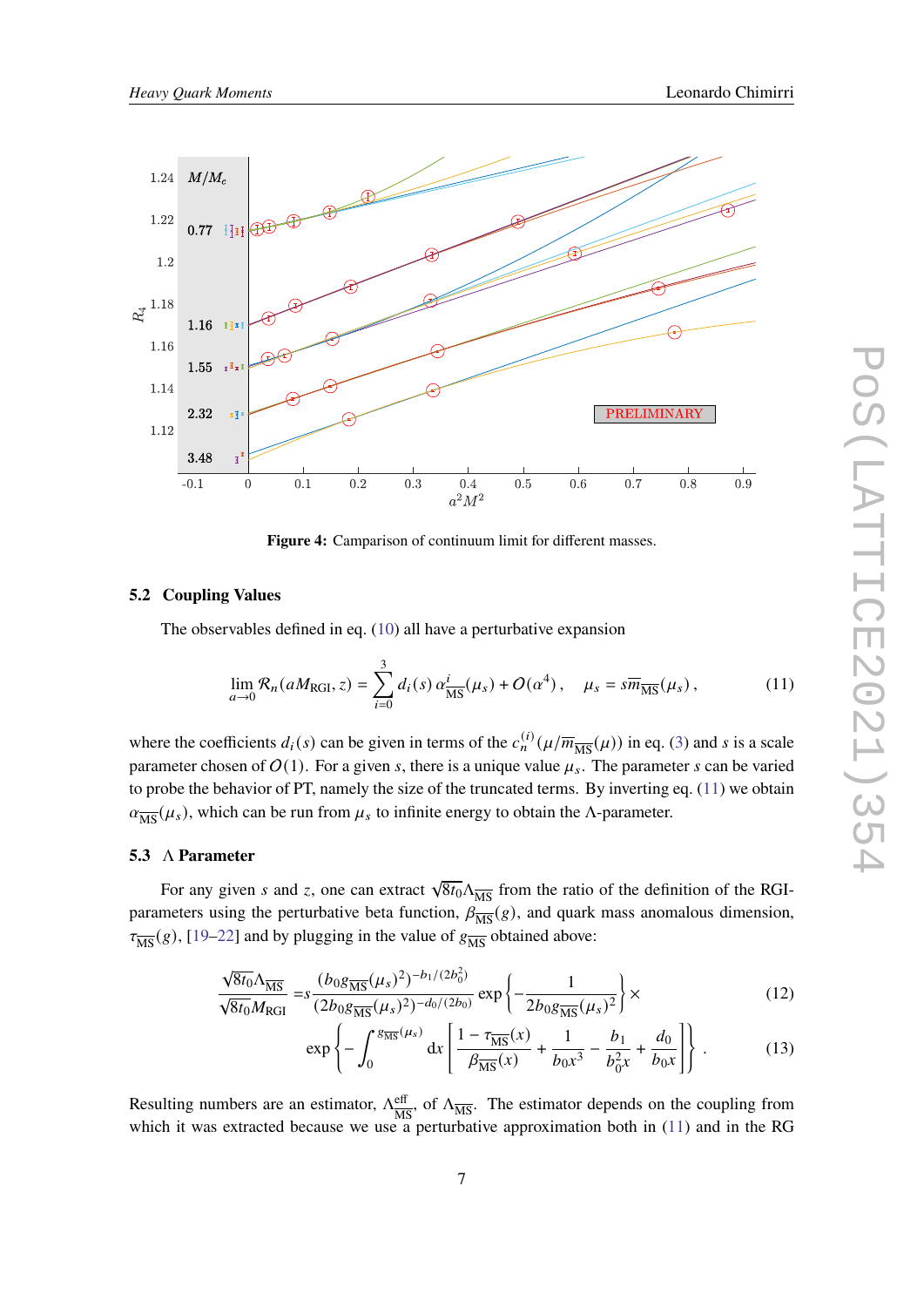<span id="page-7-1"></span>

**Figure 5:** Results for  $Λ_{\overline{M}}^{\text{eff}}$  $\frac{\text{eff}}{\text{MS}}$  computed from  $R_4$ . Each value of the scale parameter s is in a different color and shape, while nearby points are the result from different fit Ansätze. The dashed line is plotted to guide the eye, and is an extension of the result for  $\Lambda_{\overline{MS}}$  by [\[23\]](#page-9-9), which is in the limit  $\alpha \to 0$ .

functions. The latter is subdominant but the  $O(\alpha^4)$ -uncertainty in  $\mathcal{R}_n$  implies

<span id="page-7-2"></span>
$$
\Lambda_{\overline{\rm MS}}^{\rm eff} = \Lambda_{\overline{\rm MS}} + O\left(\alpha_{\overline{\rm MS}}^2\left(\mu_s\right)\right) \,. \tag{14}
$$

In fig. [5,](#page-7-1)  $\Lambda_{\overline{16}}^{\text{eff}}$  $\frac{\text{eff}}{\text{MS}}$  is plotted against  $\alpha^2(\mu_s)$  for different choices of s. Same-colored points close to one another result from different fit ansätze, while different colors indicate different values for the perturbative scale factor s.

## <span id="page-7-0"></span>**6. Discussion**

The results for  $\Lambda_{\overline{MS}}^{\text{eff}}$  $\frac{\text{eff}}{\text{MS}}$  depend strongly on  $\alpha_{\overline{\text{MS}}}$  and on the scale parameter *s*. Taking the full variation with both of these parameters as an error estimate one ends up with a very large error. In the past, in QCD with three or more light quark flavours [\[24](#page-9-10)[–27\]](#page-10-0), subsets of such variations have been taken to estimate the uncertainty.

However, a systematic determination of  $\Lambda_{\overline{\rm MS}}$  from  $\Lambda_{\overline{\rm MS}}^{\text{eff}}$  $\frac{\text{eff}}{\text{MS}}$  is to fix *s*, reach the perturbative regime where the  $\alpha^2$  term dominates in eq. [\(14\)](#page-7-2) and then extrapolate also in  $\alpha$ . One can see by eve that each set with fixed s is compatible with a pure  $\alpha^2$  correction and the different sets tend to extrapolate to an approximately consistent value which is, however, quite a bit below  $\Lambda_{\overline{MS}}$  of Dalla Brida and Ramos [\[23\]](#page-9-9). The reason is not known at present.

A first possibility is that none of our data are in the region where perturbation theory applies well and the observed agreement with an  $\alpha^2$  scaling is accidental. There are other observables which require small  $\alpha$  to approach the perturbative region [\[28\]](#page-10-1).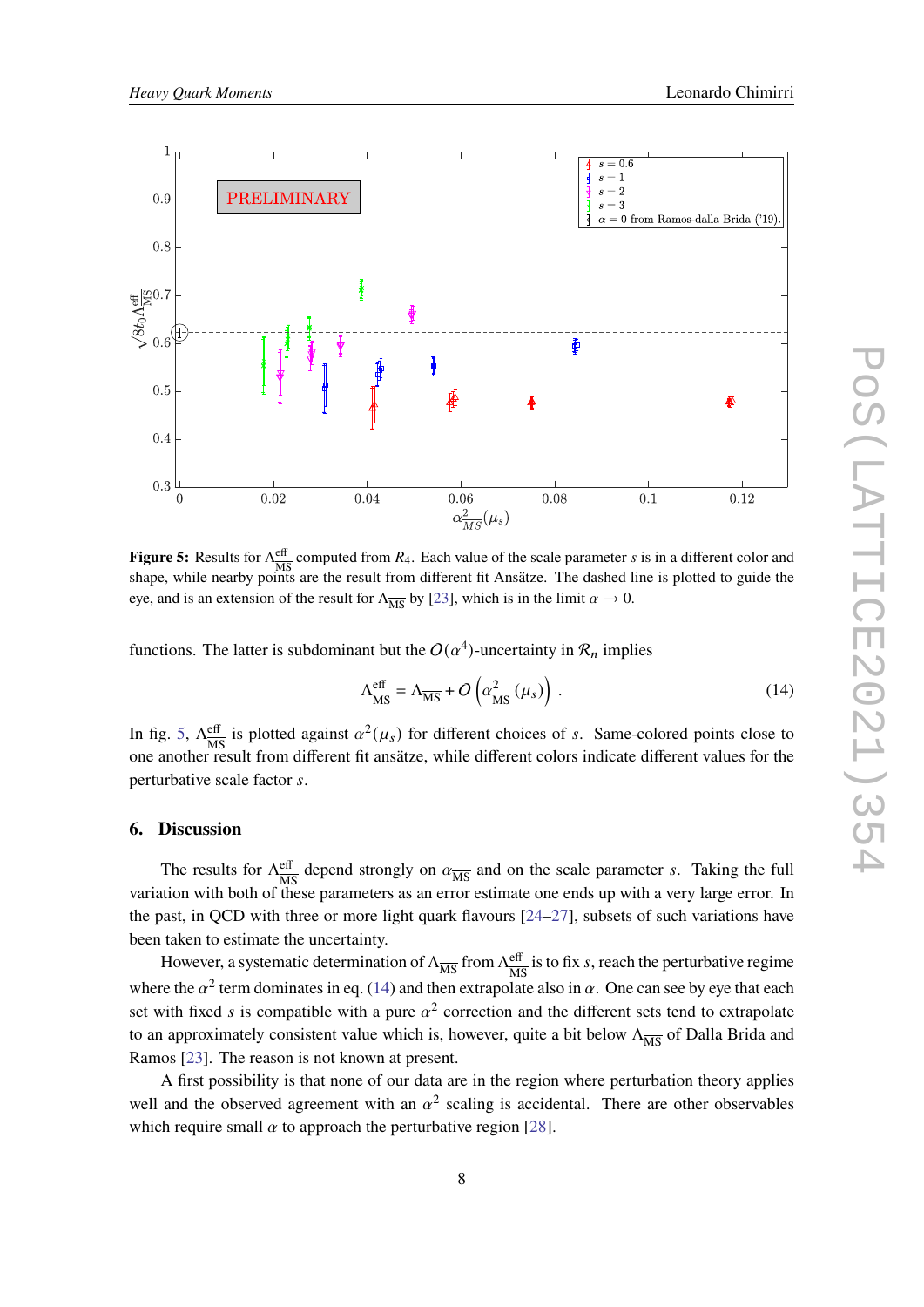A second possibility is that our continuum extrapolation formulae are not quite adequate. Indeed, our extrapolation in powers of  $a^2$  is motivated by Symanzik effective theory (neglecting the log-corrections originating from the renormalization of the operators in the effective theory [\[14\]](#page-9-2)). However, Symanzik effective field theory is built for correlation functions at long distances, not for the short distance region contained in the moments. It is plausible that for  $n = 6$  the short distance region is sufficiently suppressed, but for the here discussed – and most perturbative – moment  $\mathcal{M}_4$ , short distance effects result in  $log(a)$ -enhanced cutoff effects [\[29\]](#page-10-2) – at least at tree level. While our tree-level improvement removes part of those, as a next step we need to investigate whether our continuum limit is really safe. To this end we want to perform a partial subtraction of the short distance region similar to the subtraction proposed in [\[29\]](#page-10-2) and also work towards developing a more systematic approach to the issue.

**Acknowledgements** This project has received funding from the European Unions Horizon 2020 research and innovation programme under the Marie Skodowska-Curie grant agreement No. 813942.

## **References**

- <span id="page-8-0"></span>[1] L.G. Almeida, S.J. Lee, S. Pokorski and J.D. Wells, *Study of the standard model Higgs boson partial widths and branching fractions*, *[Phys. Rev. D](https://doi.org/10.1103/PhysRevD.89.033006)* **89** (2014) 033006 [[1311.6721](https://arxiv.org/abs/1311.6721)].
- <span id="page-8-1"></span>[2] Y. Aoki et al., *FLAG Review 2021*, [2111.09849](https://arxiv.org/abs/2111.09849).
- [3] Particle Data Group collaboration, *Review of Particle Physics*, *[PTEP](https://doi.org/10.1093/ptep/ptaa104)* **2020** (2020) [083C01.](https://doi.org/10.1093/ptep/ptaa104)
- <span id="page-8-2"></span>[4] L. Del Debbio and A. Ramos, *Lattice determinations of the strong coupling*, [2101.04762](https://arxiv.org/abs/2101.04762).
- <span id="page-8-3"></span>[5] A. Bochkarev and P. de Forcrand, *Determination of the renormalized heavy quark mass in lattice QCD*, *[Nucl. Phys. B](https://doi.org/10.1016/0550-3213(96)00396-3)* **477** (1996) 489 [[hep-lat/9505025](https://arxiv.org/abs/hep-lat/9505025)].
- <span id="page-8-4"></span>[6] HPQCD collaboration, *High-Precision Charm-Quark Mass from Current-Current Correlators in Lattice and Continuum QCD*, *[Phys. Rev. D](https://doi.org/10.1103/PhysRevD.78.054513)* **78** (2008) 054513 [[0805.2999](https://arxiv.org/abs/0805.2999)].
- <span id="page-8-5"></span>[7] K.G. Chetyrkin, J.H. Kuhn and M. Steinhauser, *Heavy quark current correlators to*  $O(\alpha_s^2)$ , *[Nucl. Phys. B](https://doi.org/10.1016/S0550-3213(97)00481-1)* **505** (1997) 40 [[hep-ph/9705254](https://arxiv.org/abs/hep-ph/9705254)].
- <span id="page-8-6"></span>[8] A. Maier, P. Maierhofer, P. Marquard and A.V. Smirnov, *Low energy moments of heavy quark current correlators at four loops*, *[Nucl. Phys.](https://doi.org/10.1016/j.nuclphysb.2009.08.011)* **B824** (2010) 1 [[0907.2117](https://arxiv.org/abs/0907.2117)].
- <span id="page-8-7"></span>[9] B. Dehnadi, A.H. Hoang and V. Mateu, *Bottom and Charm Mass Determinations with a Convergence Test*, *JHEP* **08** [\(2015\) 155](https://doi.org/10.1007/JHEP08(2015)155) [[1504.07638](https://arxiv.org/abs/1504.07638)].
- <span id="page-8-8"></span>[10] M. Lüscher and S. Schaefer, *Lattice QCD without topology barriers*, *JHEP* **07** [\(2011\) 036](https://doi.org/10.1007/JHEP07(2011)036) [[1105.4749](https://arxiv.org/abs/1105.4749)].
- <span id="page-8-9"></span>[11] M. Lüscher, *Properties and uses of the Wilson flow in lattice QCD*, *JHEP* **08** [\(2010\) 071](https://doi.org/10.1007/JHEP08(2010)071, 10.1007/JHEP03(2014)092) [[1006.4518](https://arxiv.org/abs/1006.4518)].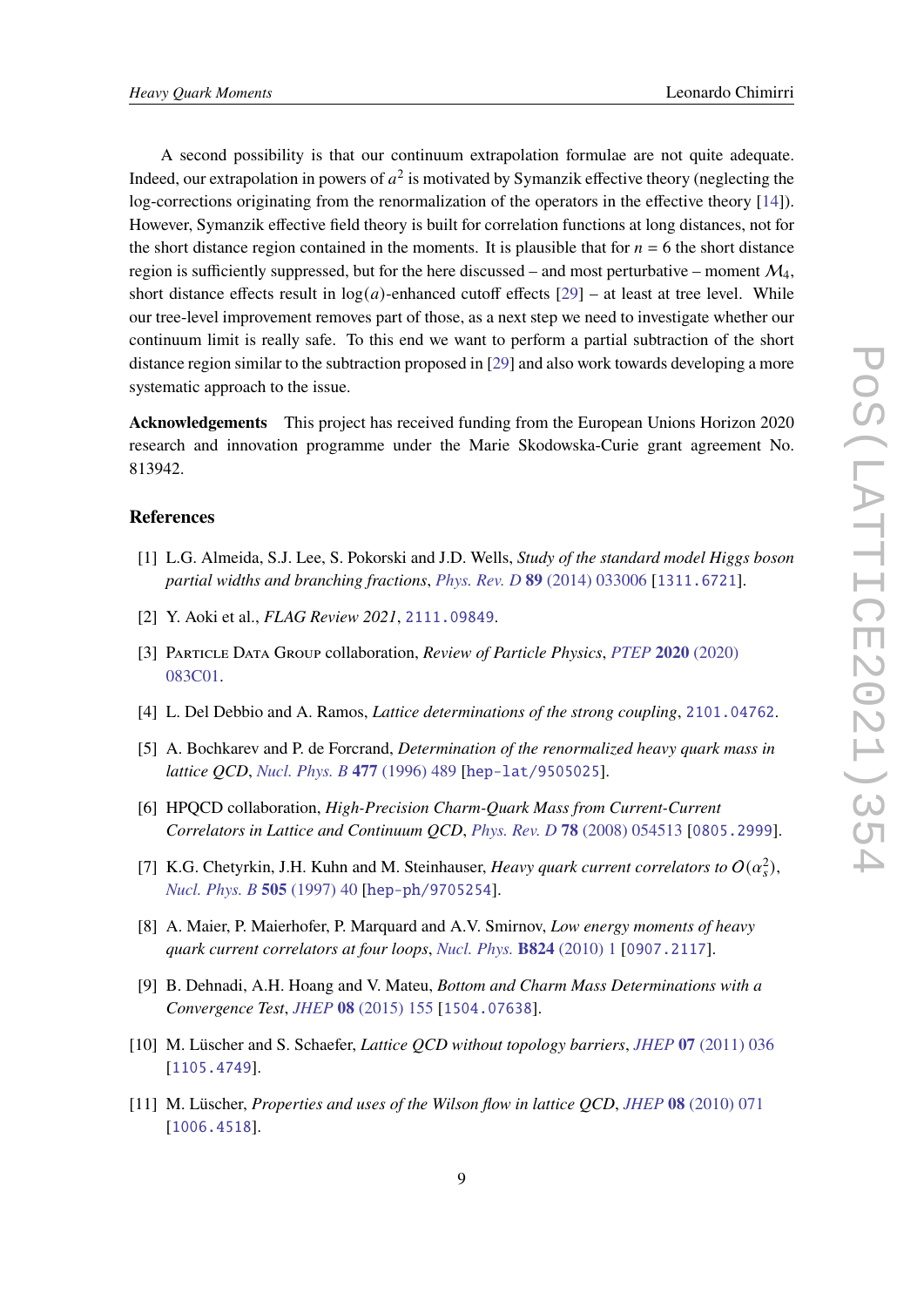- <span id="page-9-0"></span>[12] S. Capitani, M. Lüscher, R. Sommer and H. Wittig, *Non-perturbative quark mass renormalization in quenched lattice QCD*, *[Nucl. Phys.](https://doi.org/10.1016/S0550-3213(00)00163-2, 10.1016/S0550-3213(98)00857-8)* **B544** (1999) 669 [[hep-lat/9810063](https://arxiv.org/abs/hep-lat/9810063)].
- <span id="page-9-1"></span>[13] ALPHA collaboration, *A Precise determination of the charm quark's mass in quenched QCD*, *JHEP* **12** [\(2002\) 007](https://doi.org/10.1088/1126-6708/2002/12/007) [[hep-ph/0209255](https://arxiv.org/abs/hep-ph/0209255)].
- <span id="page-9-2"></span>[14] N. Husung, P. Marquard and R. Sommer, *Asymptotic behavior of cutoff effects in Yang–Mills theory and in Wilson's lattice QCD*, *[Eur. Phys. J. C](https://doi.org/10.1140/epjc/s10052-020-7685-4)* **80** (2020) 200 [[1912.08498](https://arxiv.org/abs/1912.08498)].
- <span id="page-9-3"></span>[15] M. Lüscher, S. Sint, R. Sommer, P. Weisz and U. Wolff, *Nonperturbative O(a) improvement of lattice QCD*, *[Nucl. Phys. B](https://doi.org/10.1016/S0550-3213(97)00080-1)* **491** (1997) 323 [[hep-lat/9609035](https://arxiv.org/abs/hep-lat/9609035)].
- <span id="page-9-4"></span>[16] R. Sommer, *A New way to set the energy scale in lattice gauge theories and its applications to the static force and alpha-s in SU(2) Yang-Mills theory*, *[Nucl. Phys.](https://doi.org/10.1016/0550-3213(94)90473-1)* **B411** (1994) 839 [[hep-lat/9310022](https://arxiv.org/abs/hep-lat/9310022)].
- <span id="page-9-5"></span>[17] ALPHA collaboration, *Monte Carlo errors with less errors*, *[Comput. Phys. Commun.](https://doi.org/10.1016/S0010-4655(03)00467-3)* **156** [\(2004\) 143](https://doi.org/10.1016/S0010-4655(03)00467-3) [[hep-lat/0306017](https://arxiv.org/abs/hep-lat/0306017)].
- <span id="page-9-6"></span>[18] N. Husung, M. Koren, P. Krah and R. Sommer, *SU(3) Yang Mills theory at small distances and fine lattices*, *[EPJ Web Conf.](https://doi.org/10.1051/epjconf/201817514024)* **175** (2018) 14024 [[1711.01860](https://arxiv.org/abs/1711.01860)].
- <span id="page-9-7"></span>[19] K.G. Chetyrkin, *Quark mass anomalous dimension to*  $O(\alpha_s^4)$ , *[Phys. Lett. B](https://doi.org/10.1016/S0370-2693(97)00535-2)* 404 (1997) 161 [[hep-ph/9703278](https://arxiv.org/abs/hep-ph/9703278)].
- [20] J.A.M. Vermaseren, S.A. Larin and T. van Ritbergen, *The four loop quark mass anomalous dimension and the invariant quark mass*, *[Phys. Lett. B](https://doi.org/10.1016/S0370-2693(97)00660-6)* **405** (1997) 327 [[hep-ph/9703284](https://arxiv.org/abs/hep-ph/9703284)].
- [21] F. Herzog, B. Ruijl, T. Ueda, J.A.M. Vermaseren and A. Vogt, *The five-loop beta function of Yang-Mills theory with fermions*, *JHEP* **02** [\(2017\) 090](https://doi.org/10.1007/JHEP02(2017)090) [[1701.01404](https://arxiv.org/abs/1701.01404)].
- <span id="page-9-8"></span>[22] T. Luthe, A. Maier, P. Marquard and Y. Schroder, *The five-loop Beta function for a general gauge group and anomalous dimensions beyond Feynman gauge*, *JHEP* **10** [\(2017\) 166](https://doi.org/10.1007/JHEP10(2017)166) [[1709.07718](https://arxiv.org/abs/1709.07718)].
- <span id="page-9-9"></span>[23] M. Dalla Brida and A. Ramos, *The gradient flow coupling at high-energy and the scale of SU(3) Yang–Mills theory*, *[Eur. Phys. J. C](https://doi.org/10.1140/epjc/s10052-019-7228-z)* **79** (2019) 720 [[1905.05147](https://arxiv.org/abs/1905.05147)].
- <span id="page-9-10"></span>[24] B. Chakraborty, C.T.H. Davies, B. Galloway, P. Knecht, J. Koponen, G.C. Donald et al., *High-precision quark masses and QCD coupling from*  $n_f = 4$  *lattice QCD, [Phys. Rev.](https://doi.org/10.1103/PhysRevD.91.054508)* **D91** [\(2015\) 054508](https://doi.org/10.1103/PhysRevD.91.054508) [[1408.4169](https://arxiv.org/abs/1408.4169)].
- [25] P. Petreczky and J.H. Weber, *Strong coupling constant from moments of quarkonium correlators revisited*, [2012.06193](https://arxiv.org/abs/2012.06193).
- [26] P. Petreczky and J.H. Weber, *Strong coupling constant and heavy quark masses in ( 2+1 )-flavor QCD*, *[Phys. Rev. D](https://doi.org/10.1103/PhysRevD.100.034519)* **100** (2019) 034519 [[1901.06424](https://arxiv.org/abs/1901.06424)].